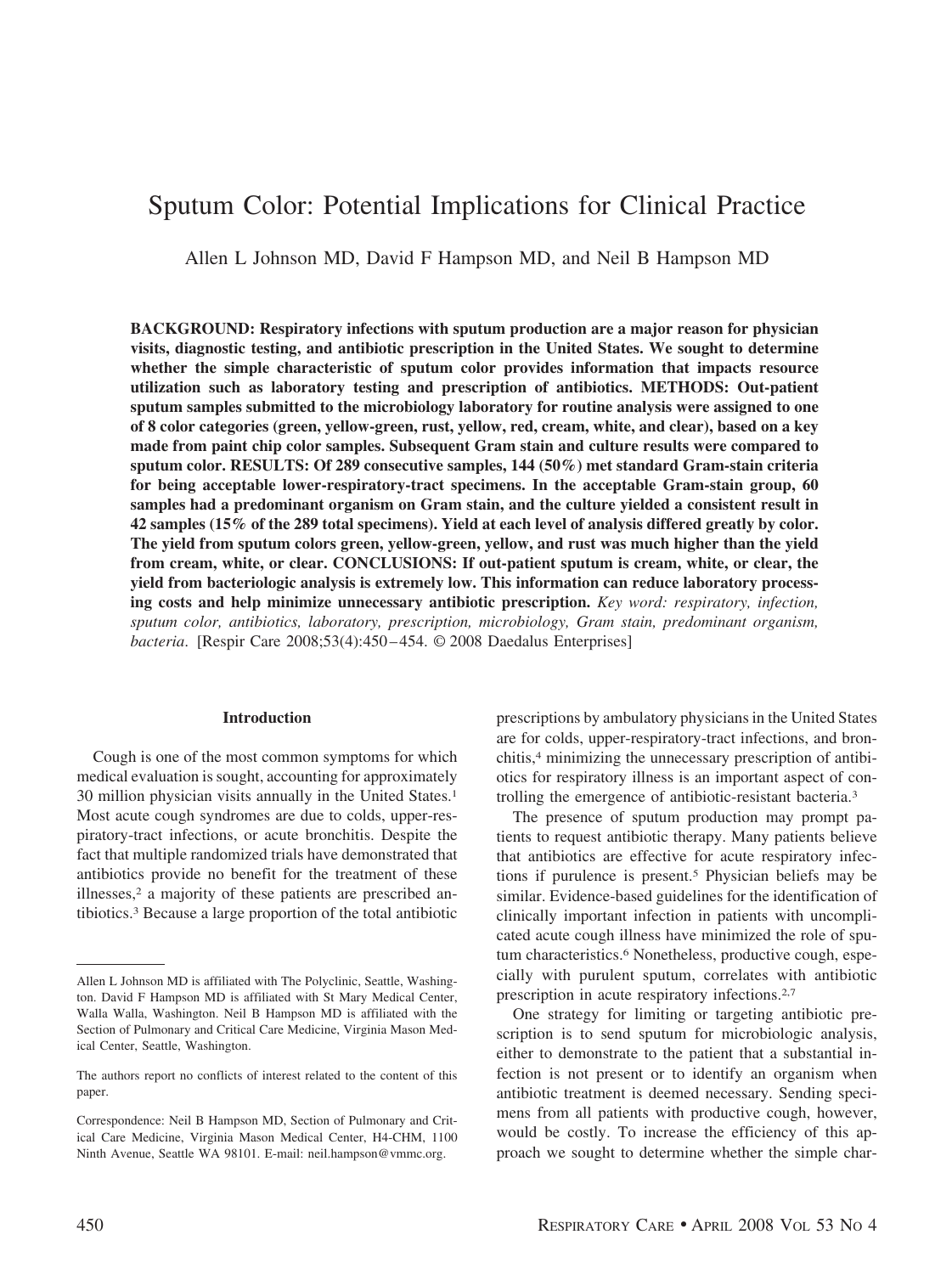acteristic of sputum color can predict the results of sputum analysis. If color correlates with sputum Gram stain and culture results, we reasoned that sputum color could discriminate which specimens to send for microbiologic testing and allow physicians to counsel patients regarding the likelihood of important respiratory infection.

## **Methods**

Over a 10 month period, consecutive sputum samples from out-patients were categorized by color when they were submitted to the microbiology laboratory for Gram stain and culture. Each sample was assigned one of 8 color choices by the accepting microbiology technician, using a standard color key. The key was a sheet of paper to which paint chip color samples (Pittsburgh Paints, Pittsburgh, Pennsylvania) were attached and numbered 1 through 8. The colors and paint chip number were white (Pittsburgh Paints number 2537), cream (2484), yellow (2251), yellow-green (3362), green (4452), rust (4252), red (7157), and clear. The corresponding color number was recorded by the technician in a log kept separate from the sample during subsequent processing.

Sputum Gram stains and culture were performed on each specimen via standard technique. A sample was believed to represent lower-respiratory-tract secretions and defined as "acceptable" when the Gram stain had both  $10$  squamous epithelial cells and  $\geq 25$  polymorphonuclear white blood cells per high-power field. On Gram stain an organism was deemed "predominant" if it was in a quantity at least as great as the mixed respiratory flora. The subsequent culture result was defined as correlating with the Gram stain if the organism(s) identified on culture was/were consistent with the morphology of the predominant organism(s) seen on Gram stain.

The most recent medical record note for each patient from whom sputum was submitted was reviewed by the investigators to determine which samples were obtained from a patient taking an antibiotic of any kind.

Descriptive statistics and sensitivity/specificity testing were used for data analysis. The study was approved by the institutional review board of Virginia Mason Medical Center and was deemed exempt with regard to the requirement for informed consent.

#### **Results**

A total of 289 sputum samples were analyzed (Fig. 1). Of these, 50% (144/289) were of acceptable quality and thought to be from the lower respiratory tract. Among the acceptable samples, 42% (60/144) demonstrated a predominant organism on Gram stain. Subsequent culture identified an organism consistent with that seen on Gram stain



Fig. 1. Flow chart of the analysis of 289 out-patient sputum samples.

in 70% (42/60). The yield of a maximally informative result from all samples was therefore 15% (42/289).

The distribution of sputum colors is shown in Table 1. Cream, yellow, and yellow-green were the most common, accounting for 75% (217/289) of all samples. Colors in which more than half of the samples demonstrated an acceptable Gram stain were green, yellow-green, yellow, and rust (see Table 1 and Fig. 2). The overall yield of a subsequent predominant organism on Gram stain with corresponding culture from this group of colors was 24% (35/135). This compares to a 5% yield  $(7/144)$  from the color group that included clear, white, cream, and red. Positive and negative predictive values for each color and level of analysis are also listed in Table 1.

Color did not correlate with specific bacteria. For example, among 30 acceptable-quality sputum samples that grew *Haemophilus influenzae*, 12 were yellow-green, 11 yellow, 4 cream, 1 white (3%), 1 green (3%), and 1 rust. Among the 12 acceptable specimens that grew *Moraxella catarrhalis*, 4 were yellow-green, 3 yellow, 2 rust, 2 clear, and 1 cream. Traditional descriptions of sputum colors for some specific organisms versus their prevalence in this study are listed in Table 2.

With regard to current antibiotic therapy, 62% (180/289) of the patients were not taking an antibiotic at the time sputum was obtained, 20% (58/289) were taking an antibiotic, and antibiotic status could not be determined in 18% of cases (51/289). Among those with acceptable-quality versus unacceptable-quality Gram stains, antibiotic therapy was absent in 62% (90/144) versus 63% (91/145), present in 19% (28/144) versus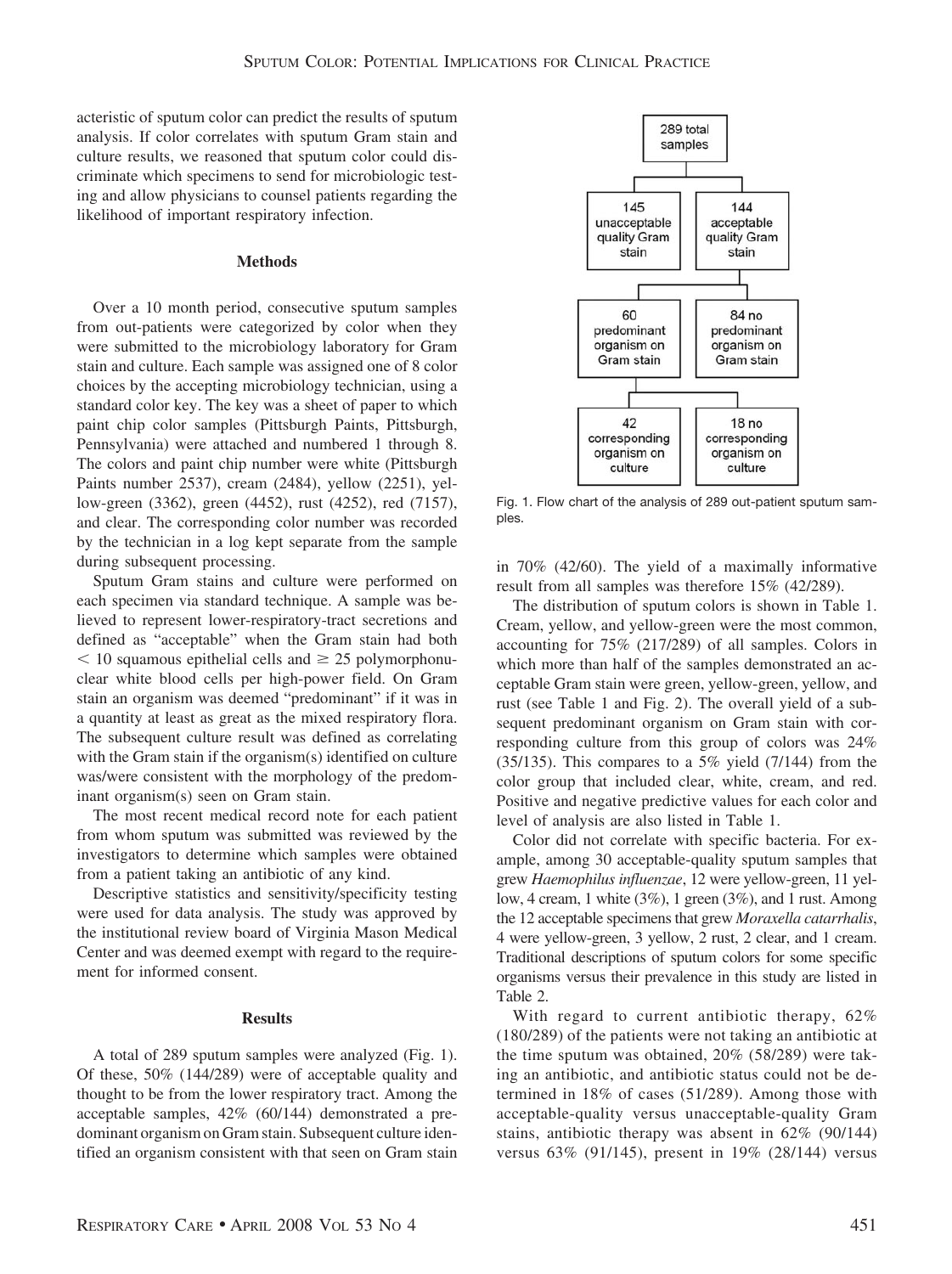#### Table 1. Sputum Sample Data

| Sputum Color<br>(n) | Acceptable Gram stain |                                           |                                           | Acceptable Gram Stain Plus<br>Predominant Organism on Gram Stain |                                           |                                           | Acceptable Gram Stain Plus<br>Predominant Organism on Gram Stain<br>Plus Corresponding Culture |                                        |                                           |
|---------------------|-----------------------|-------------------------------------------|-------------------------------------------|------------------------------------------------------------------|-------------------------------------------|-------------------------------------------|------------------------------------------------------------------------------------------------|----------------------------------------|-------------------------------------------|
|                     | $\boldsymbol{n}$      | Positive<br>Predictive<br>Value<br>$(\%)$ | Negative<br>Predictive<br>Value<br>$(\%)$ | n                                                                | Positive<br>Predictive<br>Value<br>$(\%)$ | Negative<br>Predictive<br>Value<br>$(\%)$ | $\boldsymbol{n}$                                                                               | Positive<br>Predictive<br>Value<br>(%) | Negative<br>Predictive<br>Value<br>$(\%)$ |
| Green $(3)$         | 3 of 3                | 100                                       | 51                                        | 3 of 3                                                           | 100                                       | 80                                        | $2$ of $3$                                                                                     | 67                                     | 86                                        |
| Yellow-green (54)   | 37 of 54              | 69                                        | 54                                        | 20 of 54                                                         | 37                                        | 83                                        | 18 of 54                                                                                       | 33                                     | 90                                        |
| Rust $(13)$         | 8 of 13               | 67                                        | 51                                        | 4 of 13                                                          | 31                                        | 80                                        | 3 of 13                                                                                        | 23                                     | 86                                        |
| Yellow (75)         | 44 of 75              | 59                                        | 53                                        | 18 of 75                                                         | 24                                        | 80                                        | 12 of 75                                                                                       | 16                                     | 86                                        |
| Red(2)              | $1$ of $2$            | 50                                        | 50                                        | $0$ of $2$                                                       | $\Omega$                                  | 79                                        | $0$ of $2$                                                                                     | $\Omega$                               | 92                                        |
| Cream $(88)$        | 39 of 88              | 44                                        | 48                                        | 9 of 88                                                          | 10                                        | 75                                        | 4 of 88                                                                                        | 5                                      | 81                                        |
| White $(25)$        | 6 of 25               | 24                                        | 48                                        | 2 of 25                                                          | 8                                         | 78                                        | 1 of 25                                                                                        | 4                                      | 84                                        |
| Clear $(29)$        | 6 of 29               | 21                                        | 47                                        | 4 of 29                                                          | 14                                        | 78                                        | $2$ of $29$                                                                                    |                                        | 85                                        |



Fig. 2. Categorization of 289 sputum samples into 8 color categories and 3 subcategories: (1) acceptable Gram stain, (2) predominant organism on that Gram stain, and (3) culture result corresponded to the morphology of the organism seen on the Gram stain. \* There were zero red samples in the subcategories predominant organism on Gram stain and corresponding culture.

20% (29/145), and unknown in 18% (26/144) versus 17% (25/145). Among the patients with an acceptable quality Gram stain, a predominant organism on stain, and a correlating culture, 64% (27/42) were not on antibiotics, 17% (7/42) were taking an antibiotic, and antibiotic status was unknown in 19% (8/42).

## **Discussion**

The presence of sputum, especially when discolored, is commonly interpreted by both patients and physicians to represent the presence of bacterial infection and an indication for antibiotic treatment. In reality, purulence primarily occurs when inflammatory cells or sloughed mucosal epithelial cells are present, and it can result from either viral or bacterial infection.8,9 As this study demonstrates, sputum color is most useful to maximize the likelihood that a sputum specimen will yield useful information on microbiologic analysis.

Few prior studies have specifically examined the role of sputum color. In a study of in-patients at a veterans hospital, yellow was the only sputum color that correlated with good or fair quality on Gram stain of the specimen.<sup>10</sup> In a study of patients who presented with exacerbations of moderate-to-severe chronic obstructive pulmonary disease, sputum samples were categorized by color and then compared to culture results.11 Gram-positive organisms were isolated more frequently from white-gray sputum, and Gram-negative organisms were most frequently from yellow sputum. The importance of these findings is difficult to interpret, however, because that study did not indicate whether the cultured organisms correlated with the Gram stain findings. Since sputum cultures in every color category yielded an average of more than one organism per specimen, it is probable that more than just the predominant organism(s) on Gram stain were reported. The importance of correlating culture results with Gram-stain findings has long been emphasized.12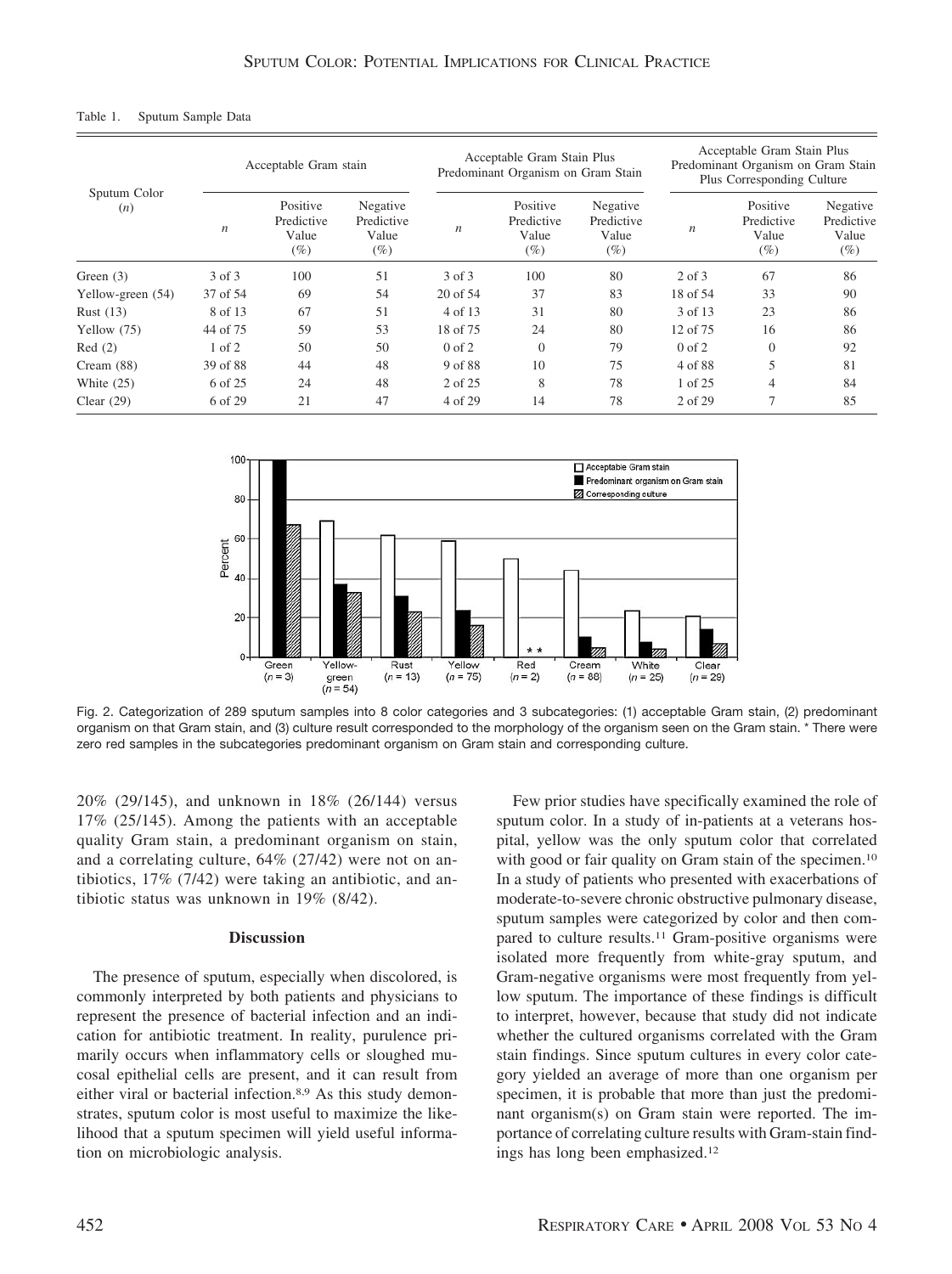| Organism $(n)$               | Traditional<br>Description of<br>Sputum Color | Sputum Colors<br>Found in the<br>Present Study             |  |
|------------------------------|-----------------------------------------------|------------------------------------------------------------|--|
| Klebsiella pneumoniae (2)    | Red "currant jelly"                           | Red 0<br>Yellow-green 2                                    |  |
| Streptococcus pneumoniae (6) | Rusty                                         | Rust <sub>0</sub><br>Yellow-green 4<br>Yellow 1<br>Cream 1 |  |
| Pseudomonas aeruginosa (9)   | Green                                         | Green 1<br>Yellow-green 4<br>Yellow 3<br>Rust 1            |  |

| Table 2. | Sputum Colors of Specific Organisms Grown From           |
|----------|----------------------------------------------------------|
|          | Acceptable-Quality Specimens, as Compared to Traditional |
|          | Descriptions of Sputum Produced by Those Organisms       |

Sputum color has also been used to determine the need for antibiotic therapy in exacerbations of chronic obstructive pulmonary disease. In one study, samples were divided into "mucoid" (opaque or milky color) versus "purulent" (various shades of green).13 Sputum cultures were more likely to grow bacteria when purulent and were thought to indicate the need for antibiotic treatment.

This study presents several important findings. First, there was a clear relationship between sputum color and acceptability of the Gram-stain quality (see Fig. 2). The Gram stain is recommended as a means of grading sputum adequacy on the basis of presence of epithelial cells (which represent oropharyngeal contamination) and polymorphonuclear white blood cells (which represent lower-respiratory-tract inflammation). Several guidelines have been proposed for evaluating Gram-stain quality, with different combinations and cutoffs, but none is considered clearly superior.<sup>14</sup> In the present study more than half of the specimens with yellow, green, or rust colors demonstrated acceptable Gram stains, according to the criteria chosen (see Fig. 2). Conversely, white or clear specimens were acceptable less than 25% of the time.

Second, the association between color and microbiologic findings was even more striking. One presumably sends sputum to the laboratory to determine the presence/ absence and identities of organisms. A predominant organism was seen on an acceptable Gram stain in only 10% of the cream, white, or clear specimens, and a corresponding bacterial species was grown on subsequent culture in only a fraction of those cases. Many microbiology laboratories do not proceed with sputum culture if the Gram stain is of unacceptable quality. Since cream, white, or clear sputum specimens accounted for half of the samples in this study, substantial cost savings could be achieved by educating physicians about the rare utility of cream, white, or clear sputum specimens, and by encouraging physicians not to submit those samples for analysis unless there is a high suspicion of bacterial infection. Alternatively, since the clinician may be responding to the patient's report and may not actually see the sputum color, laboratories could limit processing of such samples in the same way they do with unacceptable Gram stains. Further, if the sputum is cream, white, or clear there should be other evidence to support the clinical likelihood of substantial infection before prescribing antibiotics.

Third, we saw no relationship between the yield of sputum analysis and current antibiotic use. Patients who were taking an antibiotic were as likely as those not on antibiotics to produce sputum of acceptable Gram-stain quality, to demonstrate a predominant organism on stain, and to yield a corresponding culture. Though this suggests that a clinician should not be dissuaded from analyzing sputum from a patient taking an antibiotic if suspicion of infection is sufficiently high, it also raises the question of patient compliance with out-patient antibiotic therapy.

# **Limitations**

Limitations of the present study relate largely to the lack of information collected about the individual patients from whom the samples were obtained. Disease processes that were responsible for their sputum production are unknown. It is possible, for example, that sputum characteristics differ between those suffering from conditions such as bronchitis, pneumonia, asthma, cystic fibrosis, and bronchiectasis. In addition, no attempt was made to correlate the specific antibiotics being taken with the culture results. If the cultures yielded organisms that should have been sensitive to the antibiotic the patient was taking, the clinician would consider the possibility of medication noncompliance. Finally, in conditions with chronic lower-respiratory-tract colonization and sputum production, such as cystic fibrosis, the clinical utility of information gained from a high-quality sputum sample is sometimes difficult to interpret.

# **Conclusions**

Objective assessment of out-patient sputum color has the potential to (1) yield substantial cost savings by eliminating the processing of low-yield specimens and (2) reduce unnecessary antibiotic prescription when there is not more clinical evidence of bacterial infection than cream, white, or clear sputum. It will be necessary to test these concepts prospectively in a defined patient population to determine the clinical utility of sputum color grading.

#### **REFERENCES**

1. Irwin RS, Baumann MH, Bolser DC, Boulet LP, Braman SS, Brightling CE, et al. Diagnosis and management of cough, executive